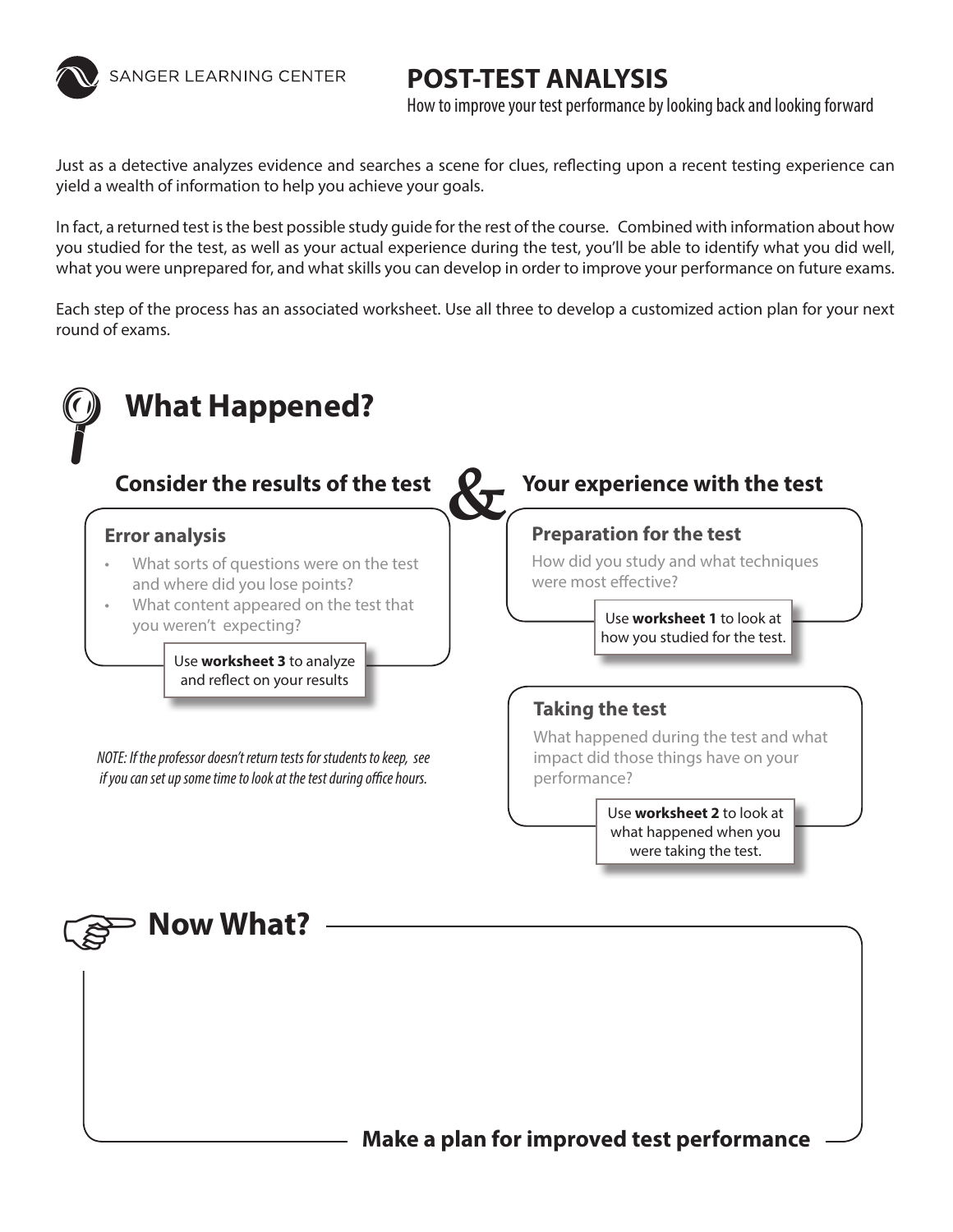

## **POST-TEST ANALYSIS Worksheet 1: Preparation for the Test**

Helpful Not helpful Wish I'd tried



What Happened?<br>
Complete this inventory to record how yo<br>
and what techniques were most effective. Complete this inventory to record how you studied

|                                                                                                                                                                                  | ncipiui | $\overline{\mathbf{v}}$ |  |
|----------------------------------------------------------------------------------------------------------------------------------------------------------------------------------|---------|-------------------------|--|
| TIME MANAGEMENT: Using time in a way that supports your goals for your performance in the course.                                                                                |         |                         |  |
| I made time to prepare for each lecture.                                                                                                                                         |         |                         |  |
| I attended every lecture.                                                                                                                                                        |         |                         |  |
| I studied lecture notes within 24 hours of taking them (or at least before next lecture).                                                                                        |         |                         |  |
| Each week, I made a routine investment in each class to avoid falling behind.                                                                                                    |         |                         |  |
| I studied in an environment conducive to my study needs and minimized distractions (e.g., turn off social media)<br>to make the most of my study time.                           |         |                         |  |
| During exam preparation, I divided study time into manageable blocks instead of "cramming" or tackling the<br>review all in one sitting.                                         |         |                         |  |
| INPUT ACTIVITIES: Taking in information by looking, listening, reading, etc.                                                                                                     |         |                         |  |
| I did all assigned readings.                                                                                                                                                     |         |                         |  |
| I previewed upcoming content before class (i.e., skimmed text and reviewed diagrams, headings, or Power Point<br>slides).                                                        |         |                         |  |
| I paid attention in lecture to gather information presented by the instructor.                                                                                                   |         |                         |  |
| During independent study, I primed myself with old material before launching into new content.                                                                                   |         |                         |  |
| <b>OUTPUT ACTIVITIES: Creating products in and of the learning process.</b>                                                                                                      |         |                         |  |
| I did frequent recall exercises (summarizing in my own words) while reading the textbook.                                                                                        |         |                         |  |
| I integrated lecture and reading notes.                                                                                                                                          |         |                         |  |
| I self-quizzed by trying to explain concepts (and/or create some visual representation of them) without using my<br>notes or study aids.                                         |         |                         |  |
| I practiced answering possible exam questions at different levels of complexity (e.g., recalling facts,<br>understanding ideas, applying what I learned, solving problems, etc). |         |                         |  |
| I took a practice exam and used the results to guide further study.                                                                                                              |         |                         |  |
| CONSULTING RESOURCES: Seeking assistance from people and other information sources outside of class.                                                                             |         |                         |  |
| I regularly looked for gaps in my understanding and then consulted the book, TA, professor, tutor, and/or<br>classmates to help fill gaps.                                       |         |                         |  |
| I participated in a study group to review material.                                                                                                                              |         |                         |  |
| I sought out information about the length of the test, the type of test, and what topics seemed most important<br>to the instructor.                                             |         |                         |  |



### **Now What?**

What techniques were most helpful for you?

What new technique(s) will you try as you prepare for the next test?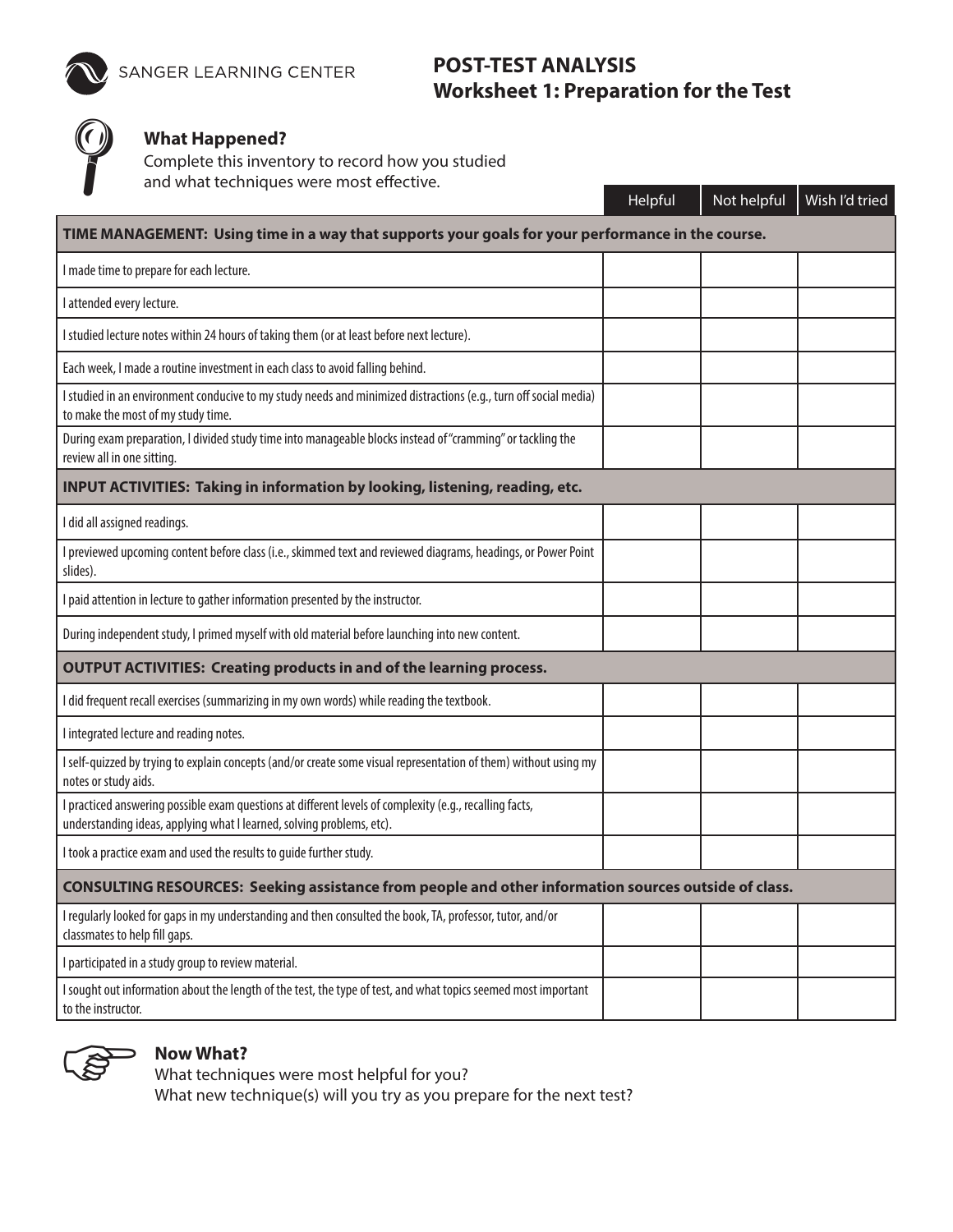## **POST-TEST ANALYSIS Worksheet 2: The Test Experience**



### **What Happened?**

Complete this inventory to map out what happened during the test and what impact those things had on your performance.

*Things that may have helped Things that may not have helped*

| <b>RODY</b> | I was fully rested.                                                                                               | I got less sleep than I needed to perform at my best.      |
|-------------|-------------------------------------------------------------------------------------------------------------------|------------------------------------------------------------|
| త           | I was able to remain focused on the task of answering questions<br>to the best of my ability.                     | I was distracted and unable to concentrate.                |
| QININ       | I employed strategies to increase my confidence (e.g., doing<br>simple problems first, taking some deep breaths). | I became overwhelmed by nervousness or negative self-talk. |

| ш<br>$\mathbf{v}$<br>∍       | . I used all of the time allotted to work or check my answers.                                                                                  | I finished early but didn't check my answers.                                                  |
|------------------------------|-------------------------------------------------------------------------------------------------------------------------------------------------|------------------------------------------------------------------------------------------------|
| ш<br>$\overline{\mathsf{z}}$ | $^{\prime}$ I devised a strategy for taking the exam (e.g., based on number<br>of problems, points per problem, and/or difficulty of problems). | I didn't pay attention to how long I had overall and ran out of<br>time before I could finish. |

| <b>RITY</b><br>uestions | I asked the TA or professor for clarification of questions I didn't<br>understand.                         | I didn't want to bother the professor, so I left these problems<br>for last and/or quessed at them. |
|-------------------------|------------------------------------------------------------------------------------------------------------|-----------------------------------------------------------------------------------------------------|
| <b>CLA</b>              | I read each question carefully and understood what the<br>question was asking before I started responding. | I rushed and missed problems because I did not read the<br>questions carefully.                     |

| <b>JUGHNESS</b><br><b>Exponses</b> | I applied problem-solving tactics (e.g., working backwards,<br>breaking a problem into easier pieces, drawing pictures, etc.). | If I didn't know the answer right away, I just quessed at<br>random.                 |
|------------------------------------|--------------------------------------------------------------------------------------------------------------------------------|--------------------------------------------------------------------------------------|
| <b>Q</b><br>$\overline{5}$         | I covered the answers and did my own thinking before looking<br>at the choices.                                                | I found myself second guessing my answer choices as I read<br>through the questions. |
| 오르                                 | My work was neat and well-organized.                                                                                           | My writing was disorganized and contributed to errors.                               |

Any other noteworthy aspects of your experience during the test?



### **Now What?**

To improve my experience in the next test, I will ...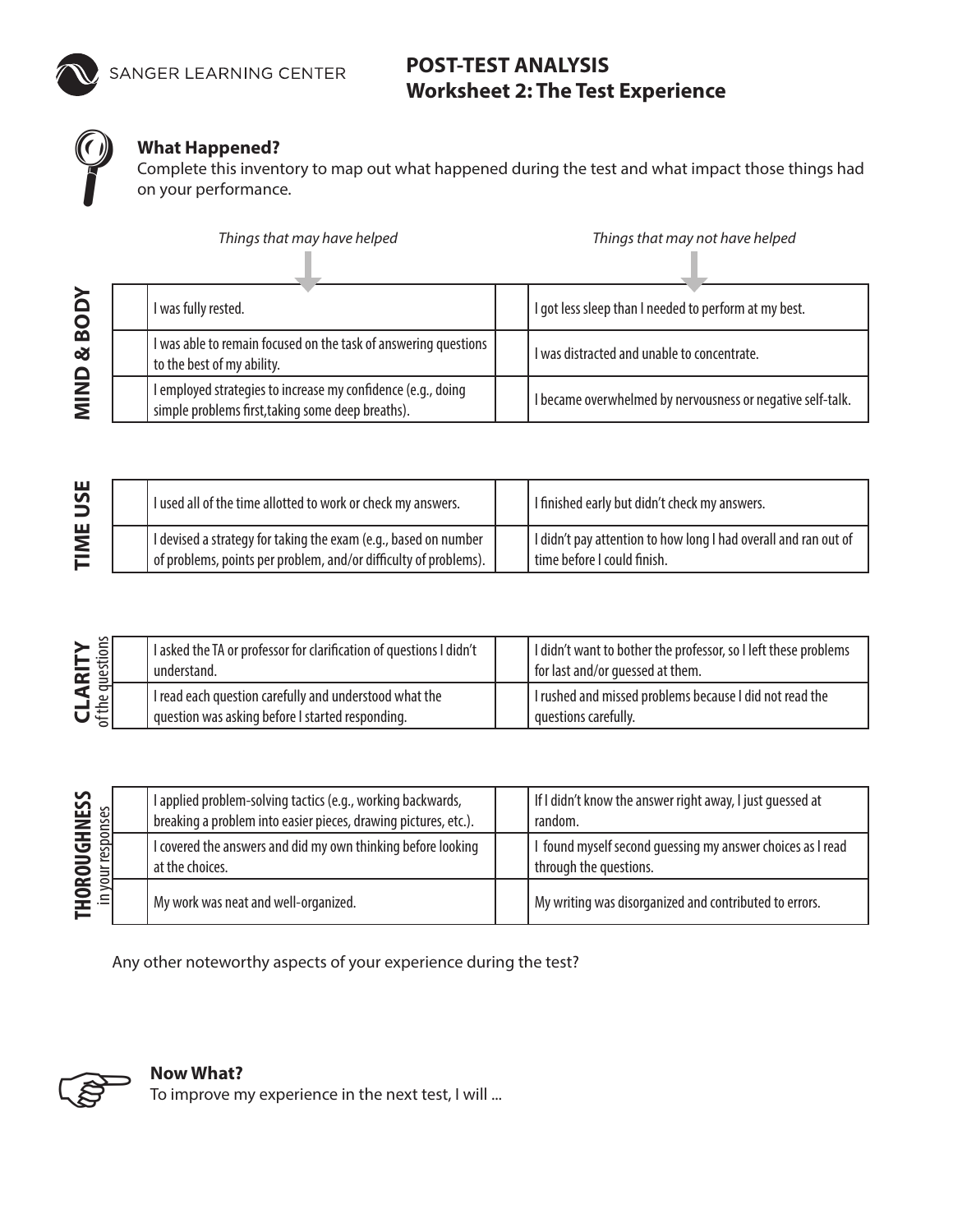

## **What Happened?**

Complete this inventory as you review the results of your test.

|                                                                                                                                                                                                          | Applies to me? | <b>Best addressed</b><br><b>BEFORE or DURING</b><br>the exam? | Which question(s)<br>did this affect? |
|----------------------------------------------------------------------------------------------------------------------------------------------------------------------------------------------------------|----------------|---------------------------------------------------------------|---------------------------------------|
| <b>Trouble Recalling</b><br>I had trouble recalling facts during the exam<br>even though I had studied the information.                                                                                  |                |                                                               |                                       |
| <b>Didn't Study That</b><br>The exam dealt with material I had not studied.                                                                                                                              |                |                                                               |                                       |
| <b>Hard Question</b><br>The content was familiar, but the exam<br>questions were more difficult than I expected.                                                                                         |                |                                                               |                                       |
| <b>Not Enough Time</b><br>I ran out of time and ended up not finishing the<br>exam or not answering the questions thoroughly.                                                                            |                |                                                               |                                       |
| <b>Confused by Question</b><br>I was not sure what the question was asking.                                                                                                                              |                |                                                               |                                       |
| <b>Misread the Question</b><br>I misread the question or did not follow the instructions fully.                                                                                                          |                |                                                               |                                       |
| <b>Simple Mistake</b><br>I knew how to answer the question or work the problem<br>but I made an error writing it down (e.g., circled incorrect<br>letter, minor error in arithmetic or copying problem). |                |                                                               |                                       |

Do you notice any patterns?

Is there anything not listed above that impacted your test performance?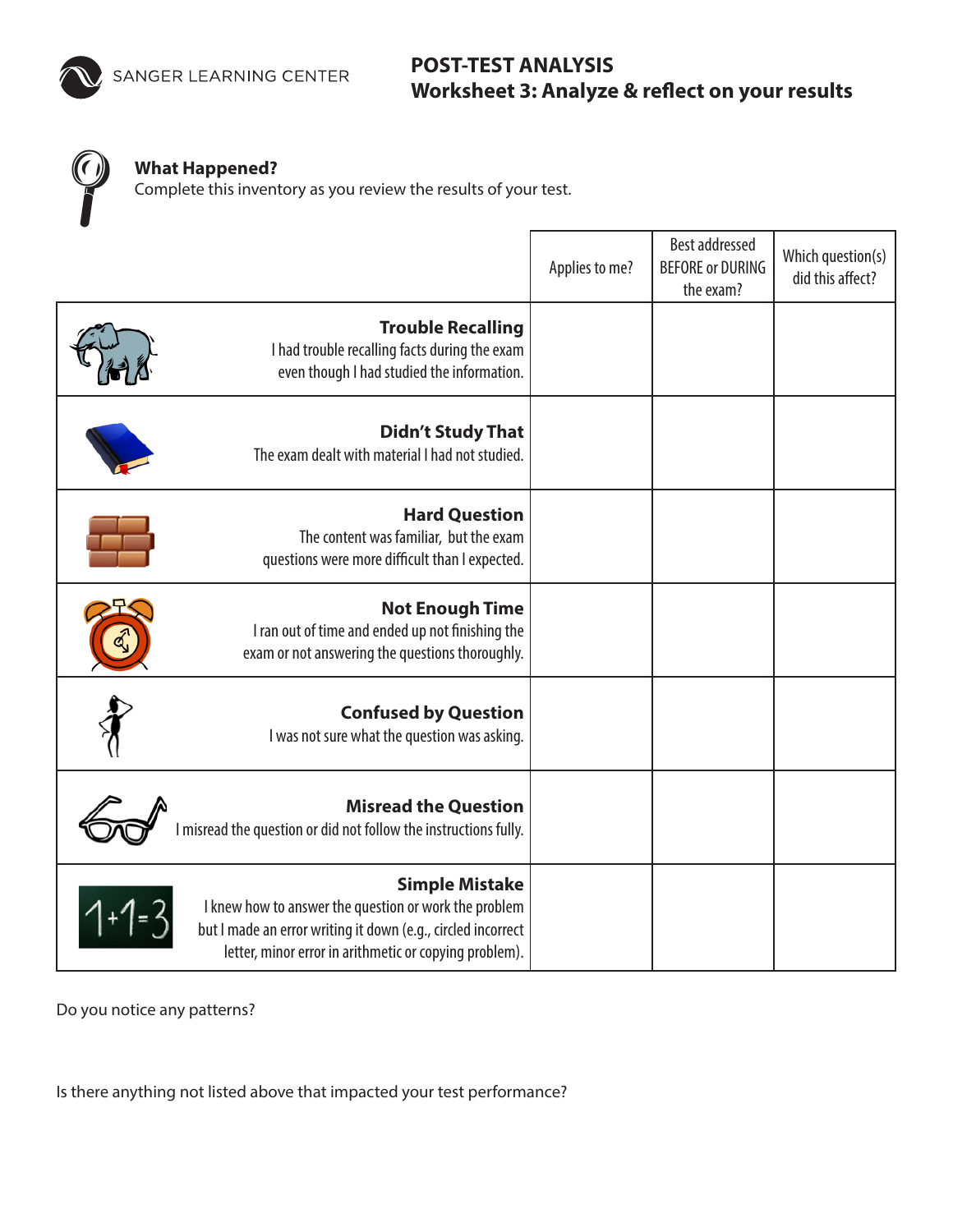

**Now What?** Now What? Now What? Now that you have a sense of the types of errors you made, make a plan for next time.

| IF                       | <b>CONSIDER</b>                                                                                                                                                                                                                                                                                                                                                                                                                                                                                                                                                                                                                                                                                                                                                                                                                                                                                                                                                                                                                                                                                                                                                                                     |
|--------------------------|-----------------------------------------------------------------------------------------------------------------------------------------------------------------------------------------------------------------------------------------------------------------------------------------------------------------------------------------------------------------------------------------------------------------------------------------------------------------------------------------------------------------------------------------------------------------------------------------------------------------------------------------------------------------------------------------------------------------------------------------------------------------------------------------------------------------------------------------------------------------------------------------------------------------------------------------------------------------------------------------------------------------------------------------------------------------------------------------------------------------------------------------------------------------------------------------------------|
| <b>Trouble Recalling</b> | Don't just rely on input methods (e.g., reading or "going over" notes) when you study. Practice<br>different ways to output the information. Try the following:<br>Self quiz using book problems or old test questions.<br>$\bullet$<br>Recite what you know. Practice explaining what you know to a classmate, TA, or tutor.<br>$\bullet$<br>Create a concept map that integrates the big picture with the details. Practice making a<br>$\bullet$<br>concept map without the use of your notes.                                                                                                                                                                                                                                                                                                                                                                                                                                                                                                                                                                                                                                                                                                   |
| <b>Didn't Study That</b> | Integrate some new study techniques with your existing homework and reading routine:<br>Preview the day's material 5-10 minutes before lecture (e.g. glance over textbook,<br>PowerPoint slides, etc.)<br><b>Summarize each lecture</b> in a few sentences to highlight major themes.<br>$\bullet$<br>Review your notes within 24 hours of each lecture.<br>Identify points of confusion and gaps in your notes. Fill in information that is unclear<br>by consulting your textbook, TA, instructor, fellow students, or tutor.<br>Integrate your notes from both lecture and reading.<br>$\bullet$<br>Refer to the <b>Study Cycle</b> handout for more ideas on studying strategically.<br>$\bullet$<br>Improve your time management skills:<br>Make a weekly to-do list of items that need to be accomplished.<br>$\bullet$<br>Divide big/general goals into small, concrete tasks that take no more than about one<br>$\bullet$<br>hour (e.g., rather than "read textbook," try "read pg. 23-34." Rather than "study chemistry,"<br>try "work problems 1-5."<br>Assign each task to a specific time slot. Use our monthly calendar and weekly schedule<br>$\bullet$<br>templates to make a plan. |
| <b>Hard Questions</b>    | Study and self-quiz at different levels of difficulty:<br>Define and recall concrete facts.<br>$\bullet$<br><b>Engage</b> with concepts by putting them into your own words.<br>$\bullet$<br>Apply your knowledge to new situations or problems.<br>$\bullet$<br>Analyze by comparing and contrasting; breaking ideas into parts.<br>$\bullet$<br>Refer to our Levels of Learning handout for more ideas.<br>Practice test-taking:<br>Write or find questions (e.g., from old exams, textbook, online) similar in style and<br>$\bullet$<br>difficulty to those of the actual exam.<br>Simulate test conditions by putting questions in random order and applying a time<br>limit.<br>Get feedback on your answers by using an answer key, working with a study partner/<br>$\bullet$<br>group, referring to your TA, or consulting a tutor.                                                                                                                                                                                                                                                                                                                                                        |